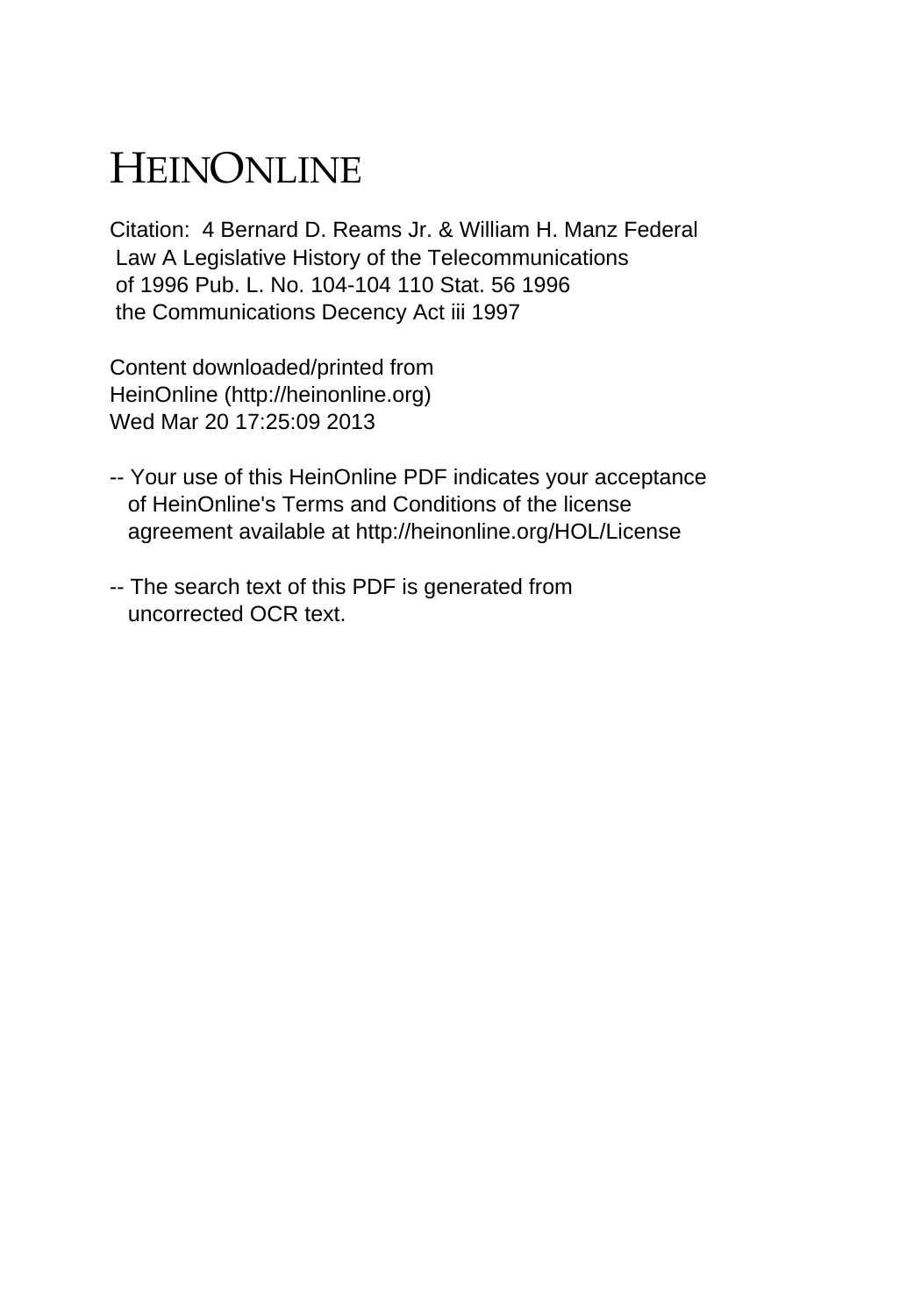## **SUMMARY TABLE OF CONTENTS**

| Master Table of Documents Vol. 1                                                                                                                                                                                                                                                                                                                                                                                                                                           |
|----------------------------------------------------------------------------------------------------------------------------------------------------------------------------------------------------------------------------------------------------------------------------------------------------------------------------------------------------------------------------------------------------------------------------------------------------------------------------|
| Selected Bibliography $\ldots$ $\ldots$ $\ldots$ $\ldots$ $\ldots$ $\ldots$ $\ldots$ Vol. 1                                                                                                                                                                                                                                                                                                                                                                                |
| Section I: Law as Enacted $\ldots \ldots \ldots$ Vol. 1 (Doc. No. 1)                                                                                                                                                                                                                                                                                                                                                                                                       |
| Section II: Reports on the Law $\dots$ . Vol. 1 (Doc. Nos. 2 - 6)                                                                                                                                                                                                                                                                                                                                                                                                          |
| Section III: Hearings on the Law $\ldots$ Vol. 2 (Doc. Nos. 7 - 9)                                                                                                                                                                                                                                                                                                                                                                                                         |
| Section IV: Congressional Record Vol. 3 (Doc. Nos. 10 - 87)                                                                                                                                                                                                                                                                                                                                                                                                                |
| Section V: Presidential and Vice<br>Presidential Statements Vol. 3 (Doc. Nos. 88 - 95)                                                                                                                                                                                                                                                                                                                                                                                     |
| Section VI: Past Bill Versions Vol. 4 (Doc. Nos. 96 - 101)                                                                                                                                                                                                                                                                                                                                                                                                                 |
| Section VII: Related Bills Vol. 5 (Doc. Nos. 102 - 115)<br>Vol. 6 (Doc. Nos. 116 - 120)                                                                                                                                                                                                                                                                                                                                                                                    |
| Section VIII: Congressional Record -<br>Related Bills Vol. 6 (Doc. Nos. 121 - 162)                                                                                                                                                                                                                                                                                                                                                                                         |
| Section IX: Past Reports Vol. 7 (Doc. Nos. 163 - 170)                                                                                                                                                                                                                                                                                                                                                                                                                      |
| Section X: Past Hearings $\ldots$ . Vol. 8 (Doc. Nos. 171 - 172)<br>Vol. 9 (Doc. No. 173)<br>Vol. 10 (Doc. No. 174)<br>Vol. 11 (Doc. No. 175)<br>Vol. 12 (Doc. Nos. 176 - 177)<br>Vol. 13 (Doc. Nos. 178 - 179)<br>Vol. 14 (Doc. No. 180)<br>Vol. 15 (Doc. Nos. 181 - 184)<br>Vol. 16 (Doc. No. 185)<br>Vol. 17 (Doc. No. 186)<br>Vol. 18 (Doc. Nos. 187 - 188(A&B))<br>Vol. 19 (Doc. Nos. 188(C) - 189)<br>Vol. 20 (Doc. Nos. 190 - 191)<br>Vol. 21 (Doc. Nos. 192 - 201) |
| Section XI: Final Report Vol. 21 (Doc. No. 202)                                                                                                                                                                                                                                                                                                                                                                                                                            |

 $\overline{\text{iii}}$ 

 $\mathcal{A}$